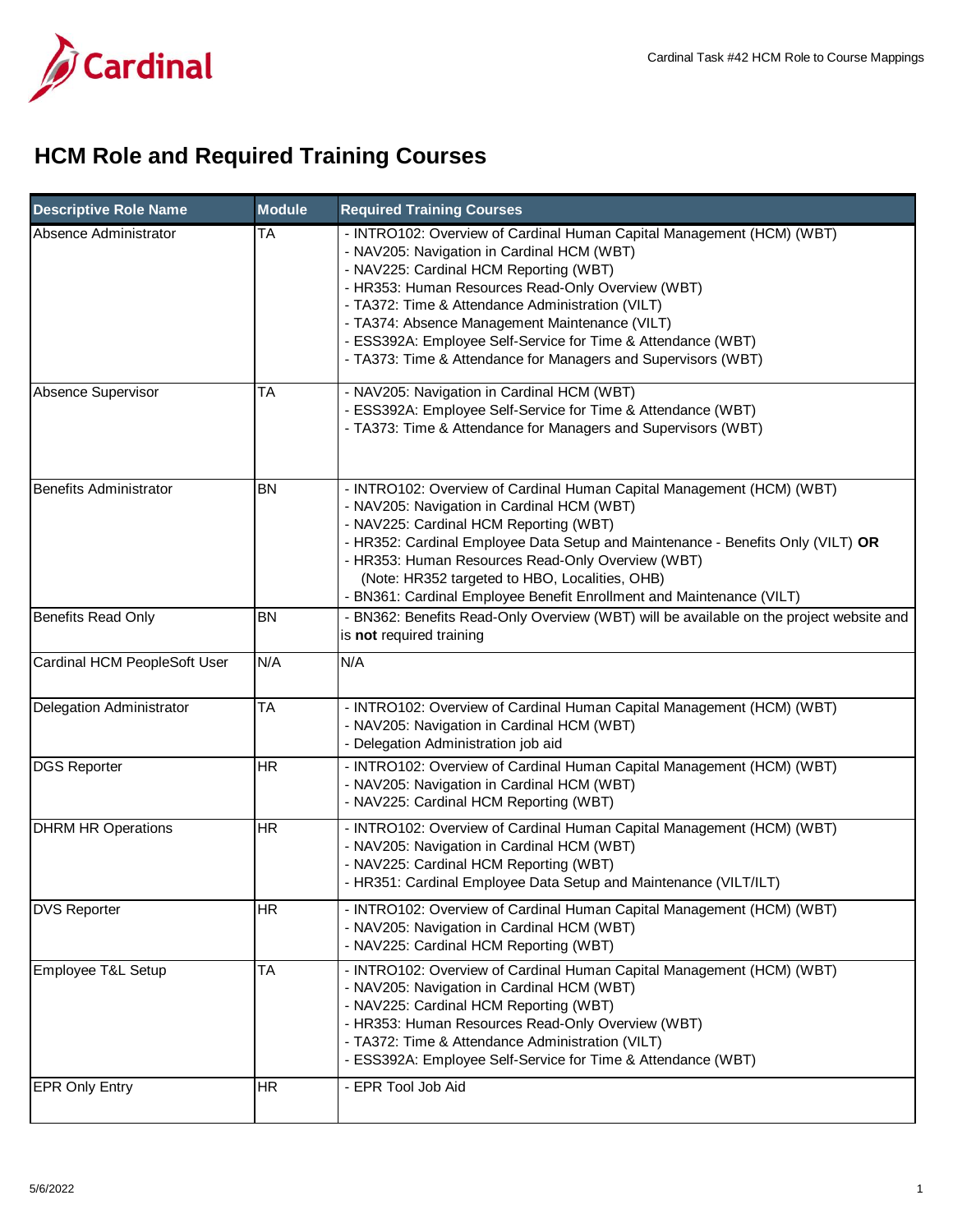

| <b>Descriptive Role Name</b>      | <b>Module</b> | <b>Required Training Courses</b>                                                                                                                                                                                                                                                                                                                 |
|-----------------------------------|---------------|--------------------------------------------------------------------------------------------------------------------------------------------------------------------------------------------------------------------------------------------------------------------------------------------------------------------------------------------------|
| <b>HBO Benefits Support</b>       | <b>BN</b>     | - INTRO102: Overview of Cardinal Human Capital Management (HCM) (WBT)<br>- NAV205: Navigation in Cardinal HCM (WBT)<br>- NAV225: Cardinal HCM Reporting (WBT)                                                                                                                                                                                    |
| <b>HBO HR Administrator</b>       | <b>HR</b>     | - INTRO102: Overview of Cardinal Human Capital Management (HCM) (WBT)<br>- NAV205: Navigation in Cardinal HCM (WBT)<br>- NAV225: Cardinal HCM Reporting (WBT)<br>- HR352: Cardinal Employee Data Setup and Maintenance - Benefits Only (VILT)                                                                                                    |
| <b>HCM Voucher Processor</b>      | AP            | N/A                                                                                                                                                                                                                                                                                                                                              |
| <b>HR Administrator</b>           | <b>HR</b>     | - INTRO102: Overview of Cardinal Human Capital Management (HCM) (WBT)<br>- NAV205: Navigation in Cardinal HCM (WBT)<br>- NAV225: Cardinal HCM Reporting (WBT)<br>- HR351: Cardinal Employee Data Setup and Maintenance (VILT/ILT)                                                                                                                |
| <b>HR Manager Reports</b>         | <b>HR</b>     | - HCM Reports Catalog                                                                                                                                                                                                                                                                                                                            |
| <b>HR Position Management</b>     | <b>HR</b>     | N/A                                                                                                                                                                                                                                                                                                                                              |
| HR Read Only                      | <b>HR</b>     | - HR353: Human Resources Read-Only Overview (WBT) will be available on the project<br>website and is not required training                                                                                                                                                                                                                       |
| HR Read Only Sensitive Data       | <b>HR</b>     | N/A                                                                                                                                                                                                                                                                                                                                              |
| <b>OHB Benefits Administrator</b> | <b>BN</b>     | - INTRO102: Cardinal HCM Overview (WBT)<br>- NAV205: Navigation in Cardinal (HCM) (WBT)<br>- NAV225: Cardinal Reporting (HCM) (WBT)<br>- HR353: Human Resources Read-Only Overview (WBT)<br>- HR352: Cardinal Employee Data Setup and Maintenance - Benefits Only (VILT)<br>- BN361: Cardinal Employee Benefit Enrollment and Maintenance (VILT) |
| OHB Benefits Config Read Only     | <b>BN</b>     | $\overline{N}/A$                                                                                                                                                                                                                                                                                                                                 |
| <b>OHB Benefits Operations</b>    | <b>BN</b>     | - INTRO102: Cardinal HCM Overview (WBT)<br>- NAV205: Navigation in Cardinal (HCM) (WBT)<br>- NAV225: Cardinal Reporting (HCM) (WBT)<br>- HR353: Human Resources Read-Only Overview (WBT)<br>- HR352: Cardinal Employee Data Setup and Maintenance - Benefits Only (VILT)<br>- BN361: Cardinal Employee Benefit Enrollment and Maintenance (VILT) |
| Payroll Administrator             | PY            | - INTRO102: Overview of Cardinal Human Capital Management (HCM) (WBT)<br>- NAV205: Navigation in Cardinal HCM (WBT)<br>- NAV225: Cardinal HCM Reporting (WBT)<br>- HR353: Human Resources Read-Only Overview (WBT)<br>- TA372: Time & Attendance Administration (VILT)<br>- PY381: Agency Payroll Management (VILT/ILT)                          |
| Payroll Budget Processor          | PY            | - INTRO102: Overview of Cardinal Human Capital Management (HCM) (WBT)<br>- NAV205: Navigation in Cardinal HCM (WBT)<br>- NAV225: Cardinal HCM Reporting (WBT)<br>- HR351 Position ChartField Assignment/Update job aid                                                                                                                           |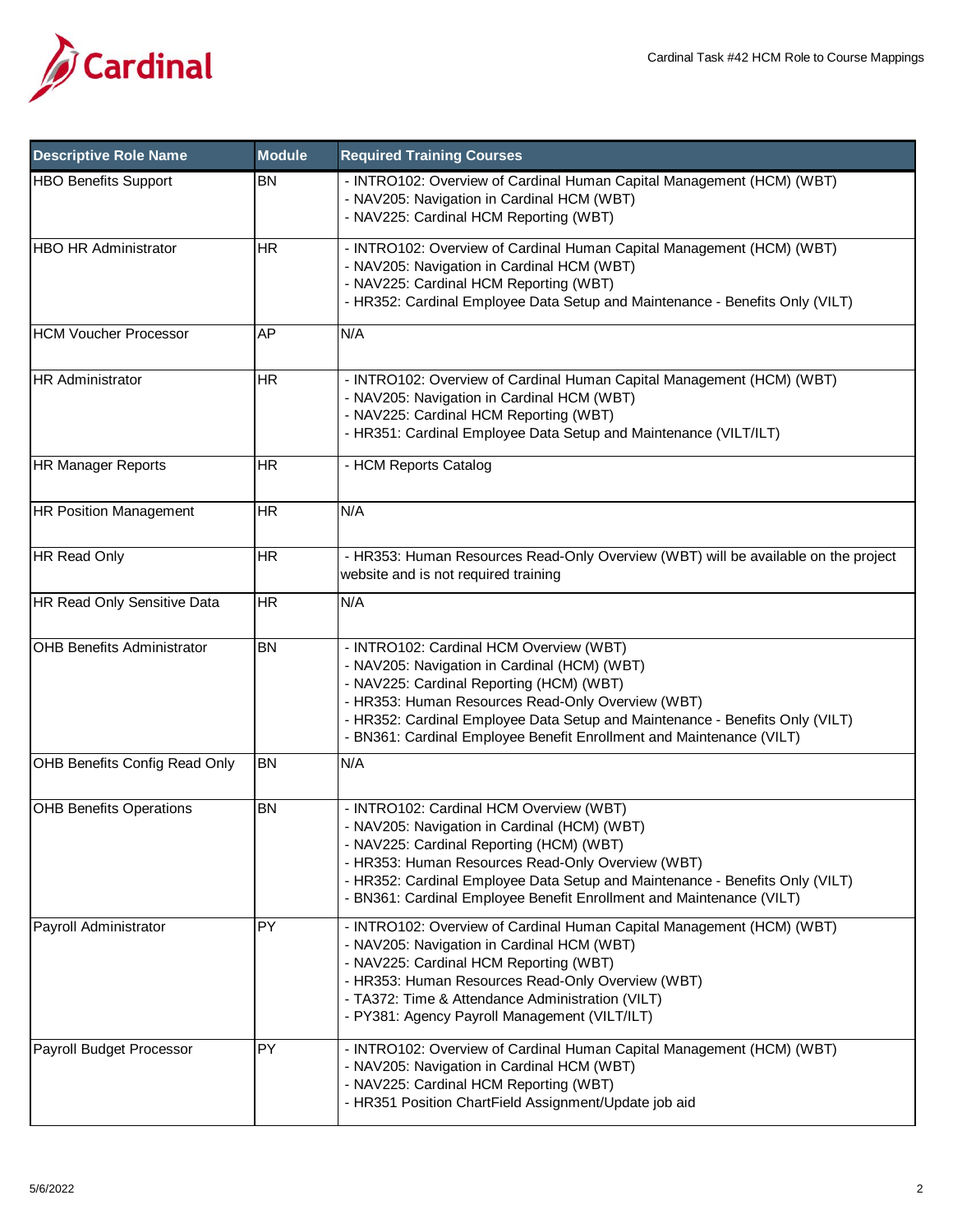

| <b>Descriptive Role Name</b>  | <b>Module</b> | <b>Required Training Courses</b>                                                                                                                                                                                                                                                                                        |
|-------------------------------|---------------|-------------------------------------------------------------------------------------------------------------------------------------------------------------------------------------------------------------------------------------------------------------------------------------------------------------------------|
| Payroll Read Only             | <b>PY</b>     | - PY382: Payroll Read-Only Overview (WBT) will be available on the project website and<br>is not required training                                                                                                                                                                                                      |
| SPO Configurator Read Only    | PY            | N/A                                                                                                                                                                                                                                                                                                                     |
| SPO Crosswalk Configurator    | PY            | - INTRO102: Overview of Cardinal Human Capital Management (HCM) (WBT)<br>- NAV205: Navigation in Cardinal HCM (WBT)<br>- NAV225: Cardinal HCM Reporting (WBT)<br>- HR353: Human Resources Read-Only Overview (WBT)<br>- TA372: Time & Attendance Administration (VILT)<br>- PY381: Agency Payroll Management (VILT/ILT) |
| SPO Payroll Garnishment Admin | <b>PY</b>     | - INTRO102: Overview of Cardinal Human Capital Management (HCM) (WBT)<br>- NAV205: Navigation in Cardinal HCM (WBT)<br>- NAV225: Cardinal HCM Reporting (WBT)<br>- HR353: Human Resources Read-Only Overview (WBT)<br>- TA372: Time & Attendance Administration (VILT)<br>- PY381: Agency Payroll Management (VILT/ILT) |
| <b>SPO Payroll Operations</b> | PY            | - INTRO102: Overview of Cardinal Human Capital Management (HCM) (WBT)<br>- NAV205: Navigation in Cardinal HCM (WBT)<br>- NAV225: Cardinal HCM Reporting (WBT)<br>- HR353: Human Resources Read-Only Overview (WBT)<br>- TA372: Time & Attendance Administration (VILT)<br>- PY381: Agency Payroll Management (VILT/ILT) |
| SPO Payroll Processor         | PY            | - INTRO102: Overview of Cardinal Human Capital Management (HCM) (WBT)<br>- NAV205: Navigation in Cardinal HCM (WBT)<br>- NAV225: Cardinal HCM Reporting (WBT)<br>- HR353: Human Resources Read-Only Overview (WBT)<br>- TA372: Time & Attendance Administration (VILT)<br>- PY381: Agency Payroll Management (VILT/ILT) |
| SPO Payroll Super User        | PY            | - INTRO102: Overview of Cardinal Human Capital Management (HCM) (WBT)<br>- NAV205: Navigation in Cardinal HCM (WBT)<br>- NAV225: Cardinal HCM Reporting (WBT)<br>- HR353: Human Resources Read-Only Overview (WBT)<br>- TA372: Time & Attendance Administration (VILT)<br>PY381: Agency Payroll Management (VILT/ILT)   |
| <b>SPOT Approver</b>          | PY            | - INTRO102: Overview of Cardinal Human Capital Management (HCM) (WBT)<br>- NAV205: Navigation in Cardinal HCM (WBT)<br>- NAV225: Cardinal HCM Reporting (WBT)<br>- PY381: Agency Payroll Management (VILT/ILT)<br>- PY381 Using The Single Use Payroll Online Tool (SPOT) job aid                                       |
| TA Interface Admin            | <b>TA</b>     | - TA375: Time & Attendance Interface Administration (VILT)                                                                                                                                                                                                                                                              |
| <b>TA Reporter</b>            | <b>TA</b>     | - NAV225: Cardinal HCM Reporting (WBT)                                                                                                                                                                                                                                                                                  |